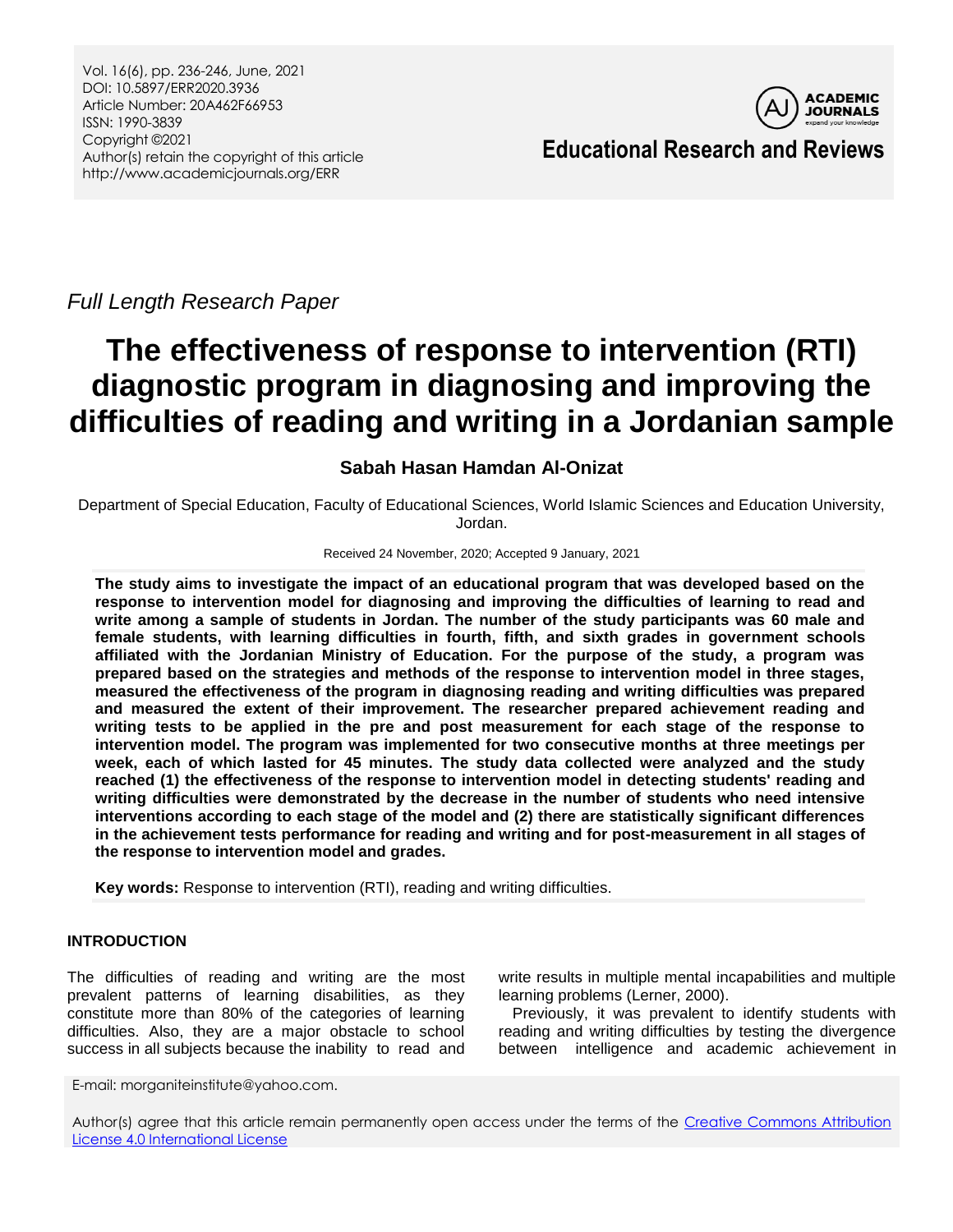reading and writing. Here, students are required to obtain average or above in official intelligence tests and achievement test in reading and writing (Al-Zayat, 2007). However, the test of divergence was criticized because it contains several contradictory and illogical factors in estimating the intelligence and achievement of students with learning difficulties. This led to lack of agreement on the diagnosis and evaluation of people with learning disabilities (Gresham, 2002).

As a result, the response to intervention model came as one of the most prominent models that address the weaknesses in the process of diagnosing and treating learning disabilities. This model constitutes a general framework for diagnosing students with learning difficulties, assessing their achievement and determining the extent of their deviation from the average achievement of their peers. It presents the serial therapeutic intervention according to specific stages based on the capabilities and needs of the students and also determines the educational services they need (Al-Ansari, 2009).

# **The study problem**

Recent research and studies in the field of special education have revealed the weakness and limitations experienced by the divergence test in diagnosing learning disabilities. This led to a decrease in its credibility in identifying students with learning difficulties (Rashid, 2016). Therefore, the Education for People with Disabilities Law (IDEA, 2004) introduced the response to intervention model (RTI) to determine the services of the youngest children while providing their own individual education, where RTI strategy is a methodology based on accurate data and a way to give academic solutions that suit the children's situation (Wallace, 2014).

Hence, the problem of the study reveals the effectiveness of a therapeutic diagnostic program based on the response to intervention model (RTI) in diagnosing and improving reading and writing skills among a sample of students with learning difficulties. The following subquestions emerge from the main question:

(1) How effective is the RTI in diagnosing students with literacy difficulties in a Jordanian sample in grades four, five, and six primary schools?

(2) Are there statistically significant differences between the averages of the students' scores in the post-test reading skills due to the educational program?

(3) Are there statistically significant differences between the averages of students 'scores in the post test of writing skills due to the educational program?

# **Objectives of the study**

(1) Building a diagnostic and assessment tool for reading

and writing difficulties based on the response to intervention model with psychometric properties.

(2) Building a therapeutic diagnostic program to improve reading and writing difficulties for a sample of students.

# **Importance of the study**

(1) Presenting the response to intervention model as an alternative to the standard divergence between mental ability, and academic achievement, as a tool for diagnosing and assessing learning disabilities

(2) Providing special education field with a structured program for diagnosing and treating reading and writing difficulties based on frequent measurement and accurate data and providing therapeutic methods and services that are appropriate to the capabilities and needs of students according to their progress as a strategy for early intervention to save their time and effort.

# **Terms of the study**

# *Response to intervention model*

It is a model that provides intense and direct intervention to students before performing the diagnostic process to identify students who need special educational services (Sheldon, 2005).

It is procedurally defined as: a teaching strategy based on direct and intensive teaching interventions that are carried out individually or within small groups with the aim of identifying and revealing students with reading and writing difficulties, and then providing therapeutic services to students who have proven to have reading and writing difficulties.

# *The therapeutic diagnostic program based on the response to intervention model*

It is a set of strategies, methods, means and activities that have been prepared for use by the teacher in order to treat students' reading and writing difficulties.

# *Difficulties in reading and writing*

It is the inability to read and write, difficulty in reading and writing letters and syllables, linking between their forms and sounds, the inability to form words and sentences, and write clearly.

It is procedurally defined as the score that students obtain in the reading and writing achievement test.

Students with reading and writing difficulties in this study are fourth, fifth and sixth grade students who were referred to the Learning Difficulty Resources rooms;

those who are proficient in reading and writing alphabet but have difficulties in reading and writing syllables,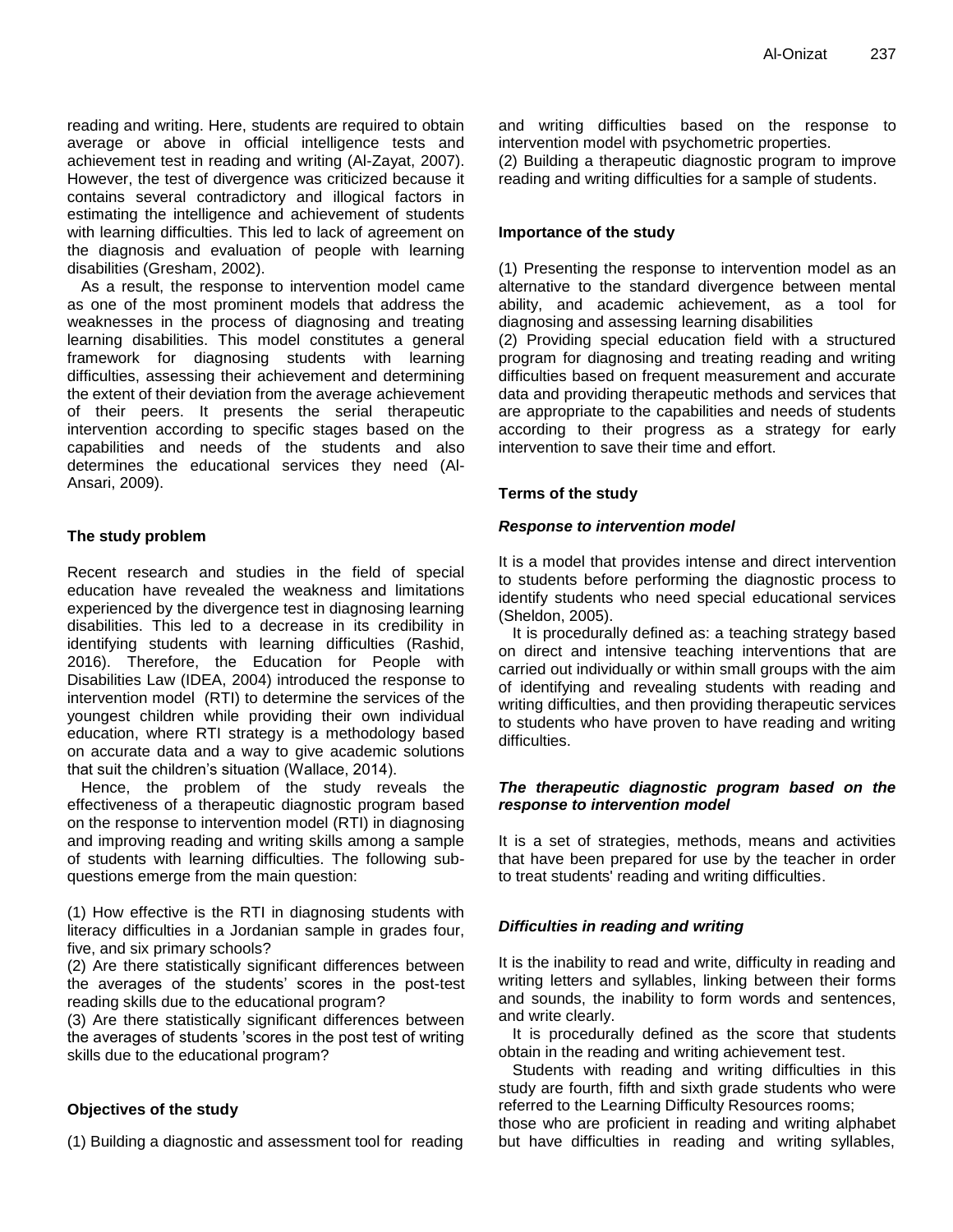words, sentences and paragraphs in schools in Amman region based.

## **Study limitations**

(1) The sample of the study was limited to public schools in Amman Governorate.

(2) The study sample was restricted to students with learning difficulties in the fourth, fifth and sixth grades at the basic stages.

(3) The study application was limited to the first semester of the year 2018/2019.

(4) The degree of accuracy of resource room teachers' diagnosis for students with learning disabilities.

(5) The level of cooperation and seriousness of the study sample members in answering the study tool.

## **THEORETİCAL FRAMEWORK**

#### **Dyslexia**

Reading is a complex process that includes a set of mental processes represented in perception, remembering, deduction, and connection. It is an intellectual activity that includes the following processes: letters and words correctly known and spoken, understanding, analyzing, criticizing, and interacting with the reader, solving problems and psychological pleasure (Mercer and Mercer, 2006).

Dyslexia is represented in the inability to acquire the basic skills of learning to read or read very slowly, or mixing letters and words with repetition of the reciter and not adhering to numbering and deleting a number of letters. It is also the students' inability to understand everything they read in the detail, so these students face a problem in understanding the questions that are posed to them directly after reading (Al-Waqfi, 2016).

# **Dysgraphia**

Writing is positively associated with the skill of reading, so teaching and learning writing is an essential element in the educational process as it is an educated skill that can be given to students as a mental activity based on thinking. Difficulties appear in the writing process in the form of: reversing writing letters, mixing directions, arranging letters, incorrect word or syllables when writing, mixing similar letters, enlarging or shrinking letters too much, difficulty in holding writing tools, poor calligraphy, and lack of line (Hilalhan et al., 2006).

# **Learning disabilities diagnosis**

The American Department of Education has developed a set of procedural systems that can be taken as criteria for diagnosing learning disabilities.

## *Discrepancy criterion*

This means there is a difference or discrepancy between the students' actual achievement, abilities, and mental ability in one or more of the following areas: oral expression, auditory comprehension, basic reading skills, reading comprehension, written expression, mathematical operations, or mathematical reasoning; it is the difference within the individuals, that is the students' achievement is not low in all subjects; their achievement may be low in reading but high in mathematics or written expression, or their performance might be high in completing optical distinction but low in distinguishing auditory distinction, which is called intra-individual difference.

# *Exclusion criterion*

It means excluding the cause of the educational difficulty experienced by the students; it is the result of a specific disability (visual or auditory, motor or mental or emotional disability) caused by environmental, cultural or economic factors.

# *Special education criterion*

It means that the educational difficulties and problems faced by the student are so large and complex that they cannot be treated in the regular class using traditional methods and require special education programs and methods (Hilahan et al., 2006).

Many criticisms have been made regarding the variation in the diagnosis of learning disabilities for the following reasons:

(1) There is no agreement among specialists on a cut-off point at which the difference in distance between mental ability and academic achievement is determined.

(2) Criticism of the measures used to assess the level of contrast between mental abilities and achievement is that it lacks the required psychometric properties.

(3) The exclusion test does not help predict students' academic performance and academic achievement.

(4) The test of spacing does not help to determine appropriate methods and strategies for a student with learning disabilities.

(5) The criterion of variation perpetuates the phenomenon of "waiting for failure", which means postponing the assessment and diagnosis of the student to the third grade to start the evaluation process, and this contradicts the philosophy of early intervention.

As a result of these and other criticisms, response to intervention model or treatment response model has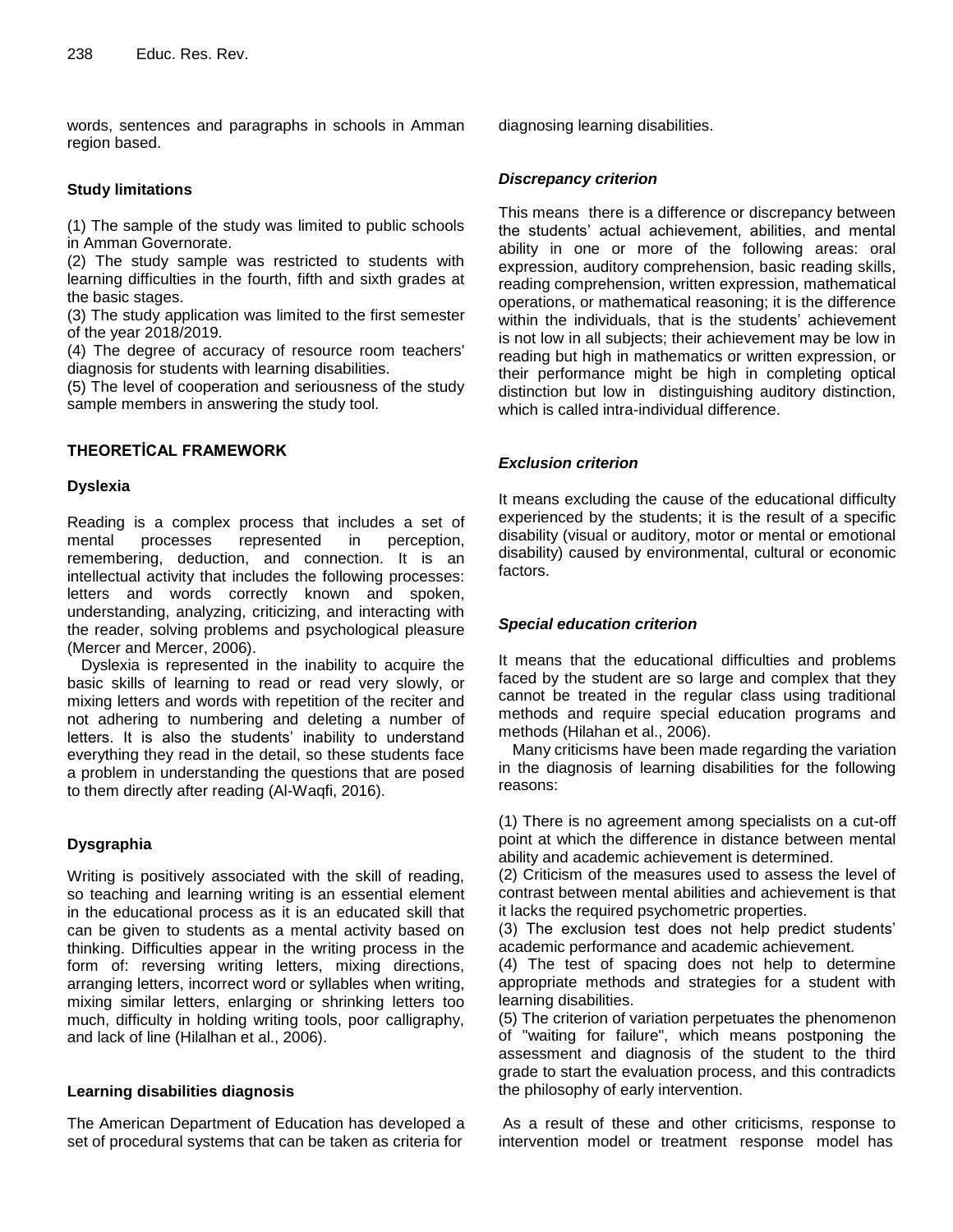been suggested, which is defined as: "a system that integrates assessment and intervention within a multilevel prevention system to maximize students' achievement and reduce behavioral problems; it also identifies students at risk of poor learning outcomes, monitors students' progress, provides evidence-based interventions, controls the intensity and nature of these interventions, depending on the students' response, and identifies students with learning disabilities or other disabilities'' (Skelding-dills, 2013).

It is defined by the United States National Joint Committee for Learning Disabilities as a set of forms of therapeutic interventions that can help to provide accurate information about students with learning disabilities and determine their need for special education services and associated therapeutic services and interventions at various stages (NJCLD, 2005).

#### **Levels of response to intervention model**

It consists of three levels as mentioned in Miller (2016).

(1) The first level: General or comprehensive intervention, which is the stage of general education, in which therapeutic interventions and educational activities are offered to all students in the class. Emphasis is placed on academic skills, and in the intermediate and secondary levels, focus is placed on a broader range of skills and behaviors; progress is observed in individual student's performance and adjusting the procedures and interventions according to their progress. 80% or more students must pass this stage.

(2) The second level: targeted intervention: It is the stage of intensive and special therapeutic interventions for students who have not passed the first stage; strategies and curricula are designed to assist the general curriculum and not replace it. They are provided individually or in the form of small groups, and the progress of students in achieving their goals is monitored. This stage must be passed by 15-20% or more students.

(3) The third level: The intensive specialized intervention phase: In this stage, specialized and individual therapeutic interventions are offered to students who have failed in the first and second stages, and intensive interventions are provided to improve their academic performance and follow up their performance. Students who have not passed this level are evaluated as needing special education services and are named as students with learning difficulties. This stage must be passed by 5% or less students.

#### **Rationale for applying the teaching response model (Thebes, 2007)**

(1) The response to intervention model attributes the

students' academic weakness in their inability to benefit from and use well the educational methods and strategies. This leads to a decline in their academic level, and not necessarily because of their learning difficulties.

(2) The response to intervention model helps to distinguish between actual learning difficulties and the weakness and lack of educational services provided to the students.

(3) The response to intervention model provides a wide range of specialized educational services to the largest number of students who have academic weakness and who only need a change in teaching methods.

(4) Implementation of the response to intervention model requires a specialized team in the general education and special education field, which supports the joint responsibility of the team members.

(5) The response to intervention model helps to identify students who are exposed to learning difficulties in early stages and provide them with early intervention services. This reduces the "waiting for failure" phenomenon, and also the number of students transferred to special education services.

(6) The response to intervention model helps to reduce teachers' diagnostic errors, and helps to collect data related to their tutorial.

# **LITERATURE REVIEW**

Bryant et al. 2008) conducted a study aimed at knowing the effect of therapeutic interventions in the second level of the response to intervention model on the performance of first grade students who have learning difficulties; they numbered 161 students who received therapeutic interventions for a period of 23 weeks. The study found that 119 students have improved their performance as a result of therapeutic interventions and did not need to move to the third level, while 42 students did not benefit from intervention treatments at the second level. This means that they need other intensive interventions.

Callender (2007) conducted a study aimed at providing students with reading difficulties with intervention strategies to solve specific problems within the response to intervention model and assessing special education before and after its application. Data were collected from 1999-2004 and the study sample consisted of 1400 students in grade 3 chosen from 150 schools. They were divided into two groups; the first group applied a reading program plan based on the response to intervention model, and the second group applied a reading program based on the school curriculum. The study found that the result of the first group in the reading achievement test is better than the results of the second group. The researcher also noted that the number of students increased in the period (2002-2005) by 3% in general education schools and by 1% in special education programs.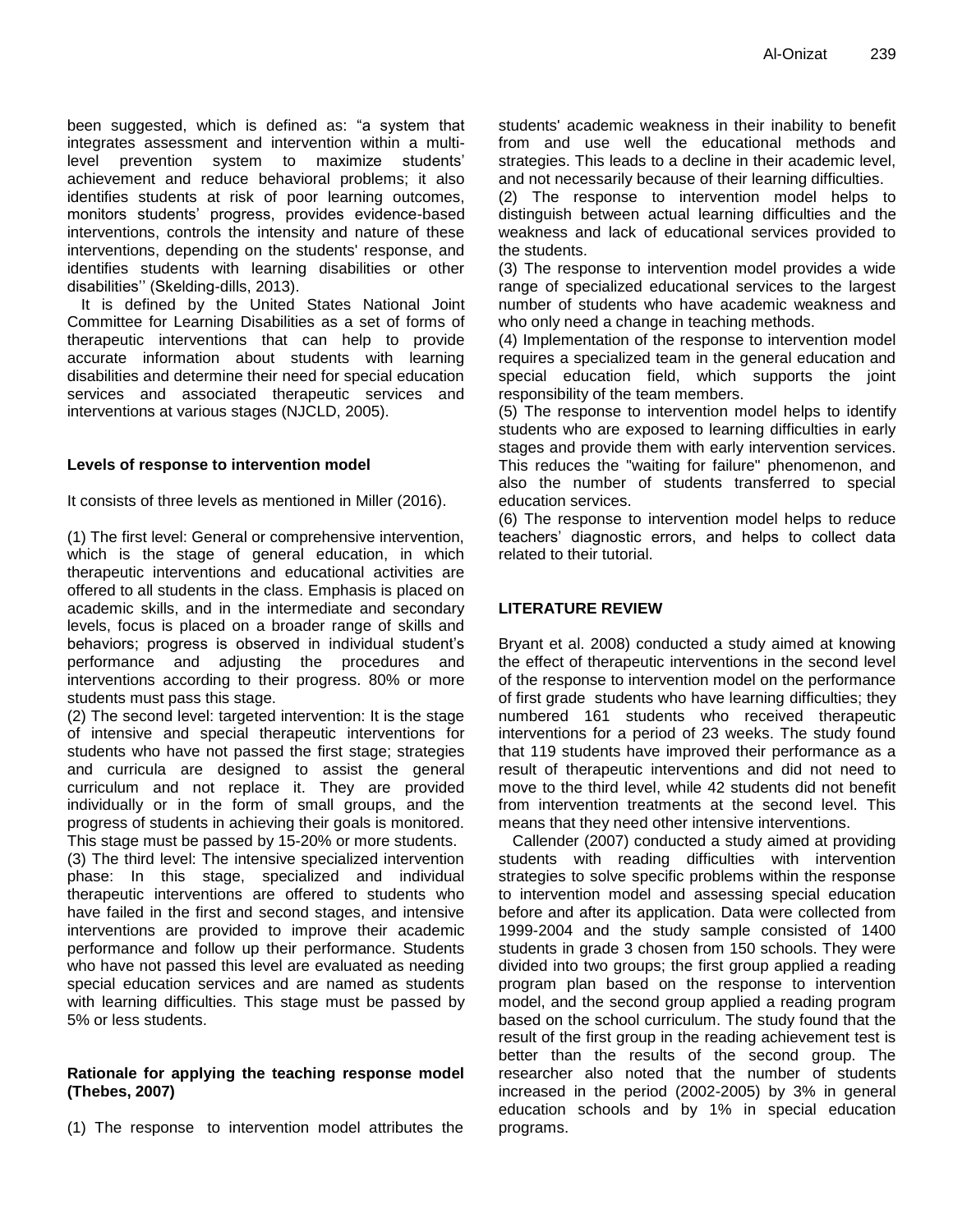Peterson et al. (2007) conducted a study aimed at measuring the effectiveness of the response to intervention model based on a collaborative consulting system to solve problems. The program was applied to 556 students in eighth grade from 1999 to 2003. The study results show that the level of students improved in reading skills. This indicates the effectiveness of the program and the level of improvement was constant at a rate of 1% during the years of application. Also, 98% of the teachers that participated in the study indicated that the response to intervention model provided a suitable learning environment for students. All team members showed their cooperation and satisfaction with the program and its effectiveness in improving students' performance; also parents play an effective role in 90% success of the program.

Al-Zayat (2006) conducted a study aimed at knowing the predictive value of identifying and diagnosing learning difficulties by the quantitative and qualitative analysis model. The sample of the study consisted of 504 students from the third and fourth basic grades in four schools in the Republic of Egypt. The following measures were applied to them: Raven's measure of mental abilities, a behavioral traits scale for people with learning difficulties, a behavioral traits measure for people with low achievement. It was found that: the criterion of divergence based on quantitative analysis does not distinguish between people with learning difficulties and those with low achievement; it contributes to diagnosing 40-50% of students with low achievement as having learning difficulties due to errors in identification and diagnosis, which affects the nature of the programs they receive. The study also found that 60% of students who were diagnosed with learning disabilities respond to intensive early intervention services in the first stage of the response to intervention model and therefore remain in the regular classes. The results also showed that the predictive value of the qualitative analysis models is more accurate and more reliable compared to the quantity analysis models based on test spacing.

Fuchs and Fuchs (2005) conducted a study aimed at revealing the effectiveness of the response to intervention model in identifying and diagnosing learning difficulties; the study was applied to 100 first grade students at Tennessee Elementary School. To identify students with learning difficulties, a CBM-WIF measure was applied which measures the ability to read correctly. The students are considered successful on the scale if they can read 50 words out of 100 words chosen randomly, and they are to fail on the scale if they only read 15 words. The study results show a group of students obtained an average of 22.5, exceeding the failure point criterion (15); therefore, they are not grouped in the category of people with learning difficulties; another group of students got an average of 10.5 on the scale and therefore failed to pass the cut-off point of the scale. Thus, they were transferred to benefit from the services

of the response to intervention model in the first level for a period of 8 weeks. Then, their reading abilities were reevaluated on the same scale, and the group got a level of improvement of 1.8. Thus, their performance improved and they were excluded from the category of learning difficulties. A third group obtained an average of 5.5, failing to pass the cut- off point of the scale. They were included to benefit from the response to intervention model procedures. At the first level for a period of 8 weeks, their reading abilities were reassessed on the same scale, and they obtained an improvement level of 0.4. Consequently, they were transferred to benefit from the services of the response to intervention model in the second level for a period of 8 weeks, after which they were re-evaluated. The group obtained an improvement level of 1.7; thus the group succeeded and their performance improved. Then they were excluded from the category of learning difficulties. A fourth group obtained an average of 5.5, and therefore failed to pass the cut- off point of the scale. They were transferred to benefit from the procedures of the response to intervention model in the first level for a period of 8 weeks, after which their reading abilities were reassessed on the same scale. The group got an improvement level of 0.2 and thus they were transferred to benefit from the services of the response to intervention model in the second level for a period of 8 weeks. Then they were reevaluated and the group got an improvement level of 0.5, which is less than the required value. Therefore, this group was taken out of the category of learning difficulties and was transferred to benefit from special education services.

Al-Ansari (2009) conducted a study to know the effectiveness of the response to intervention model in developing the skill of word recognition in terms of diagnosis and treatment and finding an alternative model for the test of spacing to detect learning difficulties. The fourth and fifth primary schools were randomly selected, and the study obtained the following results.

The response to intervention model reduces the percentage of students with learning difficulties by 66.66%, and the performance of 20 students improved. This shows their response to therapeutic interventions in the intervention response model, which indicates a high predictive value of the response to intervention model based on qualitative analysis. After applying the dimensional scale in the follow-up phase shows, the percentage of persistence in the performance of students in the response to intervention model reached 95.95%. This indicates the effectiveness of the strategies of the response to intervention model.

Vaughn et al. (2003) conducted a study to evaluate the effectiveness of the response to intervention model in detecting and identifying students with learning difficulties. The study sample consisted of 45 students from the second grade of primary school with a high probability of emerging learning difficulties based on the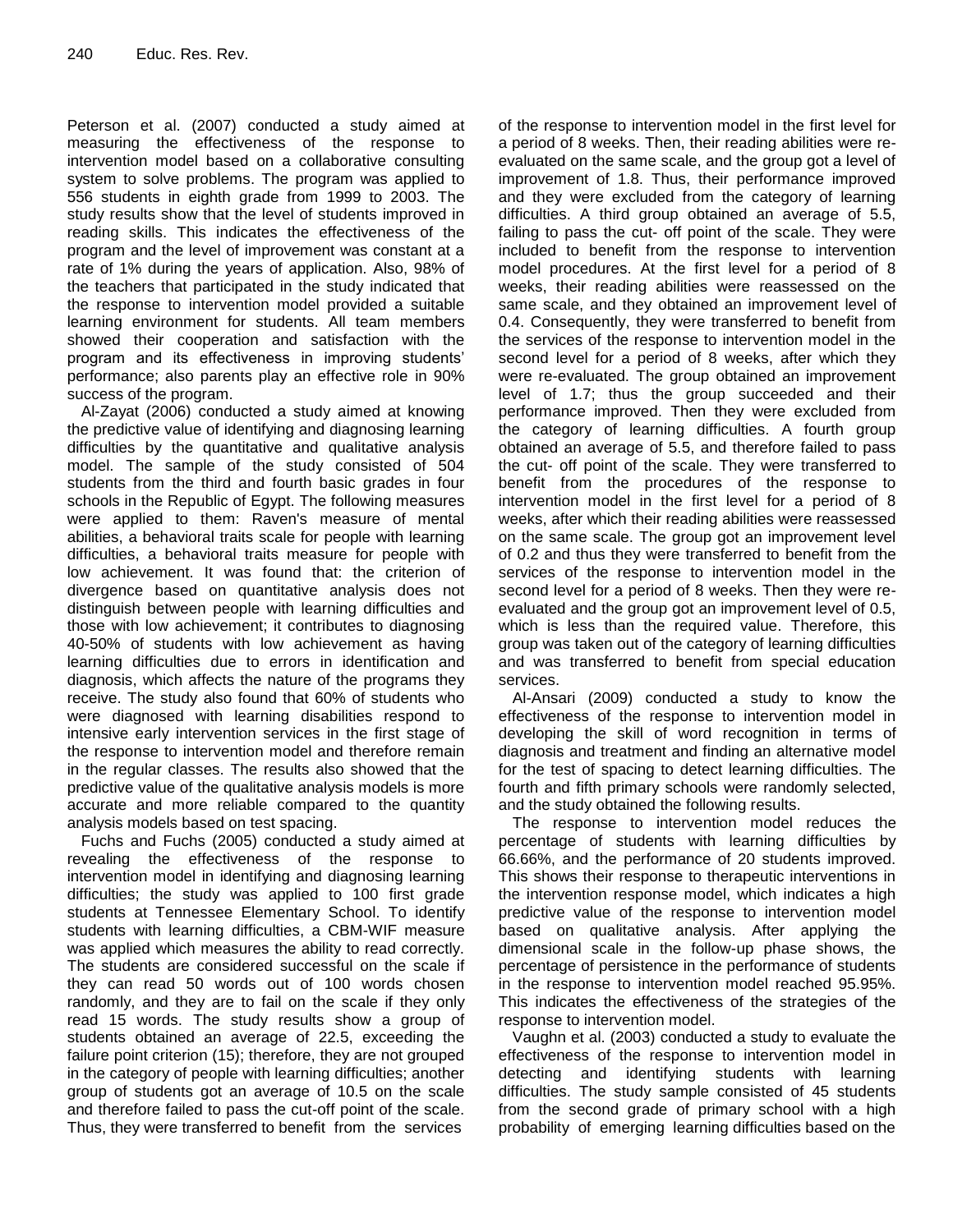appreciation of their teachers. The response to intervention model was applied to them in three stages and for a period of three months. The study found that 66% of the students responded to the teaching interventions and improved their performance. 34% of the students did not respond to the teaching interventions and were transferred to special education services to obtain intensive interventions.

Vaughn et al. (2003) conducted a study to identify the effectiveness of the response to intervention model as a method for detecting students with learning difficulties who were not disclosed through the criterion of divergence. The study sample consisted of 45 students from the second grade who face difficulties in reading in three schools; a program based on the response to the intervention model was applied to them for a period of 10 weeks. The study obtained the following results: 10 students responded to the program based on the response to intervention model at the second level, 14 students responded to the program based on response to intervention at the third level, 10 students responded to the program based on the response to intervention model at the fourth level, and 11 students did not respond to the program based on the response to intervention model. That is, 75% of the students responded to the program based on the response to intervention model by applying the four levels.

It is clear from a review of previous studies that the response to intervention model supports early detection of the strengths and weaknesses of the students through intensive and appropriate teaching interventions that meet the needs of different students. This does not aggravate the students' learning problem and its complexity, and thus reducing the number of students who are described as having learning difficulties.

#### **METHODOLOGY**

The researcher used the semi-experimental curriculum.

#### **Study population and its sample**

The study population included all students with learning disabilities between the ages of 9 and 12 years in the fourth, fifth, and sixth grades; they were enrolled in government schools affiliated to the Jordanian Ministry of Education in the first semester of the academic year 2018/2019. The primary study sample was chosen using the simple random method from the second Amman District Directorate, in which resource rooms and students with learning difficulties are available. The sample consisted of 100 students with learning difficulties representing the fourth (35), fifth (33) and sixth (32) classes. The criteria for selecting the study sample include the sample of students with reading and writing difficulties chosen according to the criterion of divergence based on the following:

(1) The students must obtain an average IQ of 90 or above on the Raven scale of successive matrices rationing (Alian and Al-Smadi, 1988).

(2) The performance of students should be less than the mark of success in the achievement test in reading and writing prepared by

the researcher (26 or less).

(3) The students must not have any mental or sensory handicap or environmental or emotional deprivation. This was ensured by reviewing and studying their personal and school files.

(4) They must be diagnosed by the teachers of the Learning Disabilities Chambers, to confirm they have difficulties in reading and writing according to the tests approved in the Ministry of Education (Princess Tharwat College Tests for Learning Disabilities and informal tests designed by the teachers of the Learning Disabilities Resources Rooms).

(5) The academic record of the students must be reviewed and their grades in Arabic language subject must be monitored during the previous school years.

(6) After applying the previous criteria to the primary sample of the study, the study sample reached 60 students representing the fourth (25), fifth (23) and sixth (12) grades students.

#### **Study tools**

The researcher collected the study data using the following tools.

#### *First: Raven's test of the successive matrices rated on Jordanian environment*

It is a test that aims to measure intelligence based on the students' ability to do abstract thinking in realizing the relationships between symbols and geometric shapes such as similarity or difference or the relationship existing between the part and the whole or the relationships of succession. Alian and Al-Smadi (1988) legalized it on the Jordanian environment and found its psychometric properties by applying it to a sample of (2543) people whose ages ranged between 11 and 40 years. On the scale, the result showed the emergence of five factors, including one factor that explains approximately three quarters (1.74%) of variation of performance, which is the general factor. The stability factor was extracted using a retest method and reached 90%. Likewise, the criteria represented in the transferred degrees and the percentages corresponding to each grade of raw grades in each age group were extracted.

#### *Second: Achievement test in reading and writing prepared by the researcher*

The researcher built the test paragraphs based on the study objectives to measure students' achievement in both reading and writing before and after applying the educational program. This test may be of three equal forms to suit the three stages of the program. Each model consists of eighteen questions: nine questions in reading and nine questions in writing. It was divided into four levels: the syllable level, the word level, the sentence level, and the paragraph level, in a graded manner in terms of difficulty level. Each student was asked to answer all the questions given in the test, and the grades were distributed according to the number of correct responses for the student.

**Validity of the test:** The validity of the content was verified by presenting the list of educational objectives of the program and the test paragraphs to a committee of arbitrators from professors of special education and psychology. Paragraphs that were agreed upon by the arbitrators were 90% or more; and the paragraphs that did not reach this percentage were deleted.

**Reliability of the test:** To ensure the consistency of the achievement test that was used in the current study, the ten-day repeating method was used on 30 male and female students with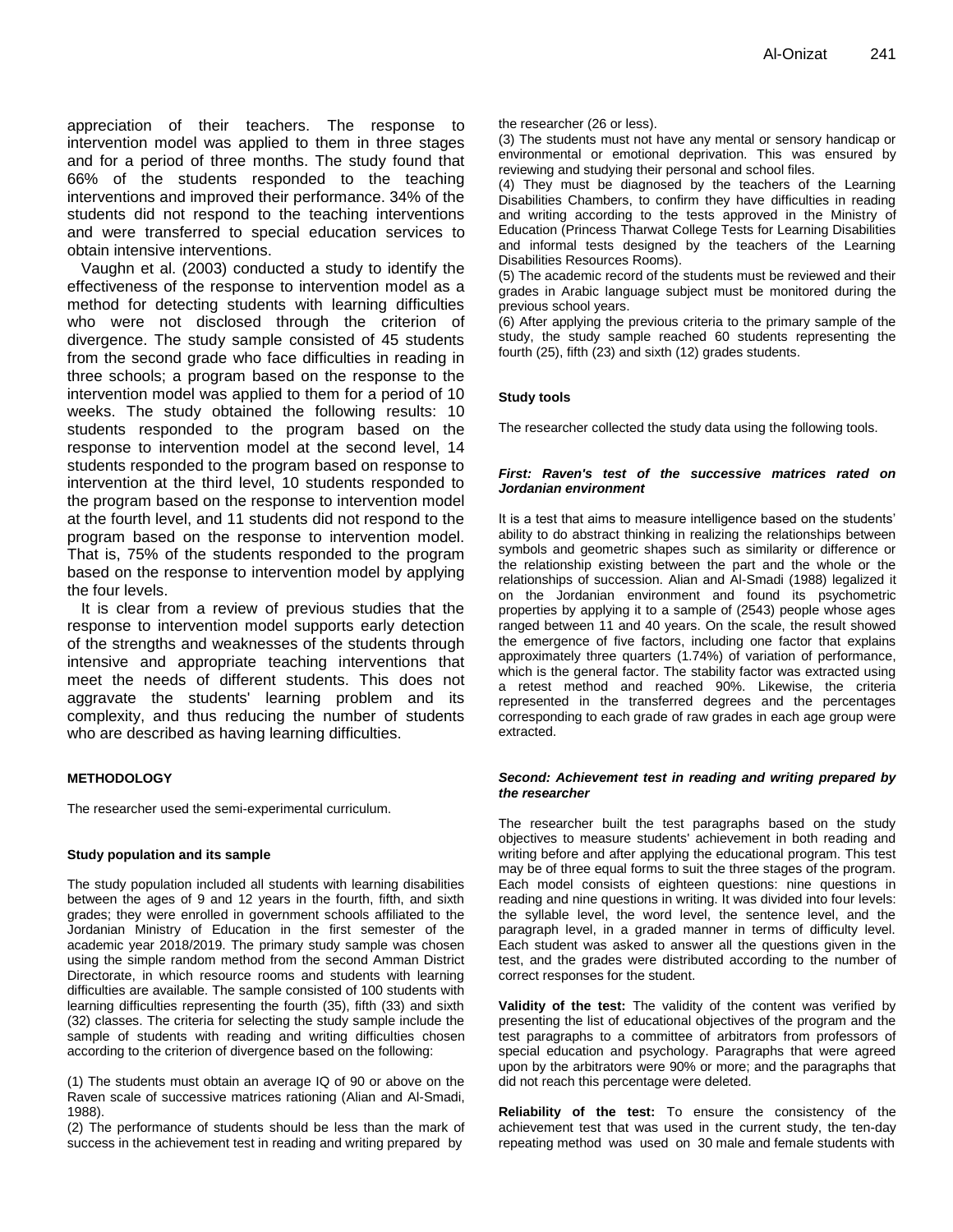| Type of test             | <b>Correlation coefficient</b> |
|--------------------------|--------------------------------|
| Achievement reading test | 0.91                           |
| Writing achievement test | 0.93                           |

**Table 1.** Correlation coefficients between the marks of the study sample by repetition method

\*Statistically significant at the significance level of 01.0.

learning difficulties who were not from the fourth, fifth and sixth grades; both reading and writing tests were given to them. Then the correlation coefficients and their significance level were extracted for the two tests. Table 1 shows the correlation coefficients for both the reading test and the writing test.

**Correction of the test:** After the test was divided into four levels (syllable, word, sentence, paragraph) and the grades were distributed by 15, 15, 10, and 10 grades for each level, an overall mark was extracted from the general total of 50 for each student, both in pre and posttest.

#### *Third: The educational program based on the treatment response model prepared by the researcher*

The program included a set of different strategies and activities for each student according to his needs and weaknesses in reading and writing obtained from the achievement test results and from reviewing his work and performance records at school and from the teachers' notes.

The overall objective of the program is to use the response to intervention model to identify students who have actual reading and writing difficulties and those who have been misdiagnosed to have reading and writing difficulties; this limits students who actually deserve special education services.

The program was built on the following foundations:

(1) Selecting intervention activities based on the specific difficulties that the study sample has been identified with through the achievement test prepared by the researcher and from the analysis of students ' work and records.

(2) The theoretical basis for the intervention response model, which is based on the presentation of the intervention in three phases or levels; the duration of each stage is two weeks at three sessions per week and the duration of each session is one (45) minute class:

(a) The first level: providing intensive and varied educational activities for all students in the study sample and in the regular class, and then assessing their progress and measuring the extent of improvement of their weaknesses.

(b) The second level: to provide intensive and varied educational activities in the form of small groups and individually to students whose performance at the first level has not improved in parallel with the regular curriculum and in the regular class.

(c) The third level: inventory of students whose performance did not improve in the second level and referred them to the resource rooms to provide focused and in-depth educational programs to treat their difficulties.

(3) Activities were presented at each level according to the needs of each student; teaching methods and teaching strategies that proved effective in many studies were applied to suit the needs of students and their preferred learning styles. These teaching methods include: VAKT method, Fernald method, Orton Gillingham

method, Macro, Micro, Gameplay, and computer learning. In addition to using home enrichment activities, there was continuous feedback and immediate reinforcement.

(4) Pre-measurement is carried out by applying the achievement test in reading and writing to students before applying teaching strategies at each level. Then post-measurement was done to determine the extent of improvement and progress in the students' performance. Based on the results of the evaluation, an appropriate decision is taken with regard to the students, so the student who improves his performance in Post-measurement is excluded from the program and focus is placed on it in the regular class. For the student who fails, to attain the next level he is to be followed up, focused on, and given specific teaching.

(5) The training includes a set of worksheets that are regular, sequential, and interrelated in a gradient that suits the capabilities of the students.

(6) Combining reading and writing exercises within a single task, and mutually allowing the students - in the educational situation - to deal with reading and writing skills together.

(7) The various program activities are included from easy to difficult until the student reaches the level of proficiency and if the student fails to reach the degree of proficiency, he moves to the next level.

(8) Enhancing students' correct responses, through material and symbolic rewards, in order to increase their motivation and thus ensure their continuation and interaction with the activities of the program sessions.

(9) The application of the activities of the program by two teachers (one teacher and one female teacher) after their pre-training and preparation by introducing them to the model, its methods and strategies, how to implement the program and writing individual educational and educational plans.

#### **Curative interventions in the program**

In the first stage, general teaching strategies were presented in reading and writing using the method: VAKT method, Fernald method, Orton Gillingham method, and the use of appropriate exercises and activities for it. The students' progress and the extent to which he achieved the goals are monitored by making a file for each student. Interference here was through general education and in the regular class.

In the second stage, teaching strategies were presented based on the specific needs of each student, intensifying educational activities and modifying or changing teaching methods according to the needs of the student. The intervention here was an aid to general education and not compensation for it; students remained in their classes and intensive strategies were presented to them; there was diversification in teaching methods and giving tasks to household and enrichment activities.

In the third stage, here the intervention was presented to students who failed in the second level; they were referred to the Learning Disabilities Resource Rooms because they can have learning difficulties in reading and writing. An individual educational program was designed for them based on the weaknesses that they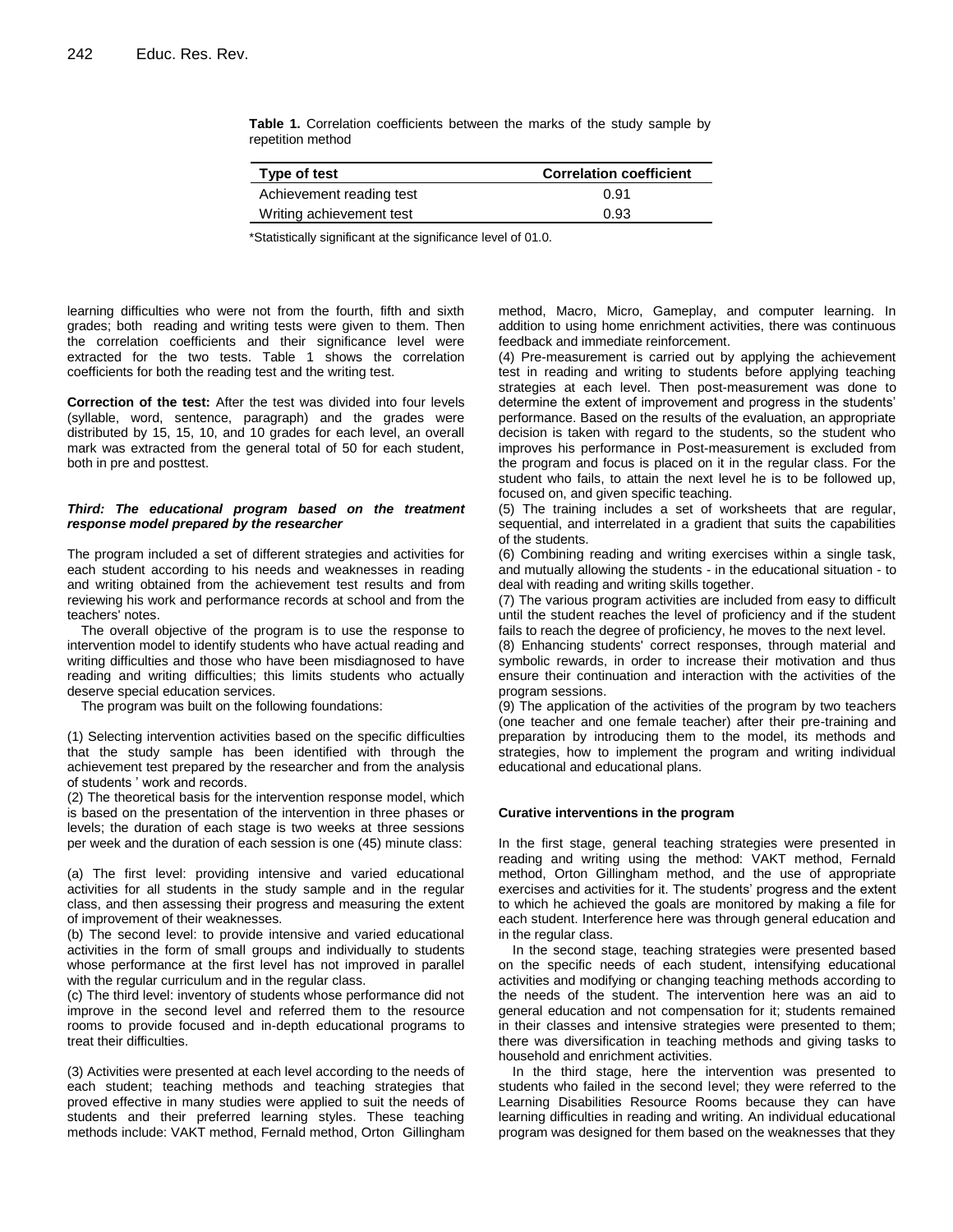| Class     | Overall<br>number | The number of students who pass the<br>first level of the response to<br>intervention model | The number of students who pass<br>the second level of the response to<br>intervention model | The number of students who pass the<br>third level of the response to<br>intervention model |  |  |  |  |
|-----------|-------------------|---------------------------------------------------------------------------------------------|----------------------------------------------------------------------------------------------|---------------------------------------------------------------------------------------------|--|--|--|--|
| 4th grade | 25                |                                                                                             |                                                                                              |                                                                                             |  |  |  |  |
| 5th grade | 23                |                                                                                             | 10                                                                                           |                                                                                             |  |  |  |  |
| 6th grade | 12                |                                                                                             |                                                                                              |                                                                                             |  |  |  |  |
| Overall N | 60                | 21                                                                                          | 27                                                                                           |                                                                                             |  |  |  |  |

**Table 2.** The numbers of students enrolled in each stage of the response to intervention model, according to their improved performance.

failed to improve on. During the interventions of the previous stages, special education services are provided to them at this stage.

#### **Program evaluation and testing**

After building the educational program, it was presented to a group of arbitrators specialized and interested in the subject of special education, psychological measurement, counseling, psychology and a number of resource room teachers to evaluate the following aspects:

(1) The extent to which the tutorial is based on the response to intervention model and components.

(2) The suitability, clarity and organization of the sequence in the program.

(3) The extent to which the program matches the desired educational goals.

(4) The suitability of the time period for the application of the program and its distribution in sessions.

#### **Exploratory pilot application of the proposed educational program**

After presenting the program to the jury committee and making the appropriate amendments, a sample of 13 male and female students was selected from students with learning difficulties from outside the study sample; some sessions of the program were applied to them to verify:

(1) Possible difficulties when applying the educational program to the study sample to correct it.

(2) The extent of students' interaction with educational activities and methods.

(3) Modifying and developing the program in light of the feedback of this experiment.

This exploratory experiment helped to organize the educational sessions, starting with preparing the students and explaining the educational strategies intended to be used.

The program was finalized after arbitration, exploratory experimentation and appropriate amendments, as it became ready for final application.

#### **Study procedures**

(1) Meeting with Arabic language teachers and teachers of sources of learning difficulties in each school to clarify the objectives of the study, taking approvals on the application of the program and study tools and arranging the application dates and the number of lessons the researcher needs.

(2) Obtaining data related to students such as: grade, difficulty type, degree in Arabic language (reading and writing).

(3) Review students' academic files related to their achievement in general, their family circumstances, and their health and emotional state.

(4) Apply the Raven scale for successive matrices on the individuals of the initial sample consisting of 100 students, and determine the degree of intelligence for each student.

(5) The achievement of the achievement test in reading and writing on the individuals of the primary sample.

(6) Reviewing the students' academic record and monitoring his grades in Arabic language during the previous school year.

(7) Identifying students with learning difficulties by applying the criterion of divergence, and excluding students who do not meet the criterion of divergence between intelligence and academic achievement in reading and writing. Accordingly, the study sample reached 60 students representing the fourth (25), fifth (23) and sixth (12) grades students.

(8) The application of the therapeutic program for a period of six weeks (by two weeks for each stage), by three sessions per week and the duration of each session one (45) minutes of study. The program is divided into three stages and the student who improves his performance after the end of the first stage is excluded from the umbrella of learning difficulties. If he does not respond, he is moved to the second stage.

#### **RESULTS AND DISCUSSION**

Results related to the first question states: What is the effectiveness of the response to intervention model (RTI) in diagnosing students with learning and reading difficulties in grades four, five and six?

To answer this question, the researcher applied the achievement test in reading and writing to the members of the study sample of 60 male and female students: fourth (25), fifth (23) and sixth (12) before and after each stage of the response to intervention model; then the test was corrected. The number of students who achieved the test pass mark of 26 and above is 50; the results are given in Table 2.

It appears from Table 2 that the study sample responds to the response to intervention model at all stages; general and diverse teaching methods and strategies were applied to all the study sample of 60 male and female students in their regular classes and with their colleagues. 21 students succeeded in passing the stage. The first of the intervention are students whose marks were on the post-test for the achievement test (26) or more. This means that the general methods and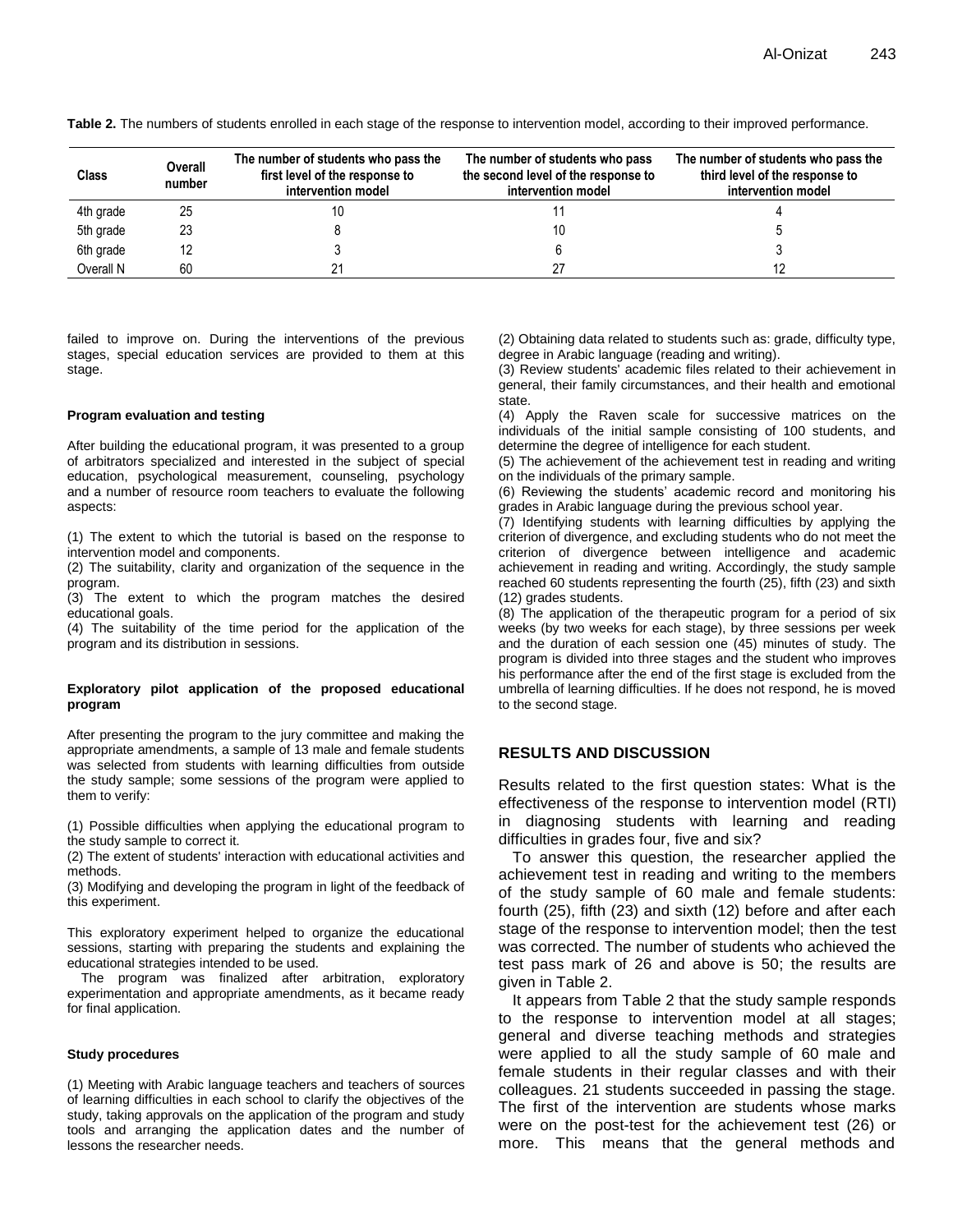| Class                 |                |      | The first stage of the response to<br>intervention model |           |                               |         |           | The second stage of the<br>response to intervention model |           |                              |         |           |                 | The third stage of the response to<br>intervention model e model |  |
|-----------------------|----------------|------|----------------------------------------------------------|-----------|-------------------------------|---------|-----------|-----------------------------------------------------------|-----------|------------------------------|---------|-----------|-----------------|------------------------------------------------------------------|--|
|                       | <b>Pretest</b> |      | <b>Posttest</b>                                          |           |                               | Pretest |           | <b>Posttest</b>                                           |           |                              | Pretest |           | <b>Posttest</b> |                                                                  |  |
|                       | Mean           | SD   | Mean                                                     | <b>SD</b> |                               | Mean    | <b>SD</b> | Mean                                                      | <b>SD</b> |                              | Mean    | <b>SD</b> | Mean            | <b>SD</b>                                                        |  |
| Fourth grade $n = 25$ | 26.90          | 2.81 | 40.10                                                    | 2.88      | The remaining number $n = 15$ | 30.89   | 0.24      | 32.95                                                     | 0.44      | The remaining number $n = 4$ | 22.53   | 2.57      | 36.13           | 2.19                                                             |  |
| Fifth grade $n = 23$  | 29.63          | 0.47 | 31.04                                                    | 0.47      | The remaining number $n = 15$ | 32.80   | 0.92      | 37.11                                                     | 0.98      | The remaining number $n = 5$ | 24.54   | 2.77      | 27.15           | 2.99                                                             |  |
| Sixth grade $n = 12$  | 27.82          | 1.07 | 33.01                                                    | 0.47      | The remaining number $n = 9$  | 30.79   | 0.87      | 34.98                                                     | 1.45      | The remaining number $n = 3$ | 21.53   | 2.23      | 25.93           | 2.76                                                             |  |

**Table 3.** Arithmetic averages and standard deviations for the post achievement reading test for each stage of the response to intervention model.

strategies presented at the first level of the intervention have improved the performance of the students and consequently withdraw from the program because they are not with learning difficulties. The remaining number of (39) male and female students moved to the second stage of the response to intervention model, which includes providing intensive strategies and individual and group teaching. Then the post-test was applied to them, and it shows the success of (27) male and female students on the post-test; thus they withdraw from the program because they are not with learning difficulties. The remaining number of students and 12 (male and female) students were subjected to the third level of the response to intervention model services and strategies; they were referred to the resource room for the possibility that they have learning difficulties to receive special education services.

It was noted here that the response to intervention model has reduced the number of students who were diagnosed by the test of divergence as having learning difficulties from 60 to 12 students; 48 responded to the strategies and methods of the response to intervention model, and this is an indication of the effectiveness of the response model. The program includes a set of teaching strategies that have been proven effective with studies and scientific research such as the multi-sensory learning method, the Fernald

and Gillingham method, computer education and educational games. The model takes into account multiple learning patterns. The students used the methods that commensurate with their abilities, and speed of reinforcement was used continuously to increase the students' motivation for learning and achievement.

This study is consistent with Bryant et al. (2008), Peterson et al. (2007), Al-Zayat (2006), Doug and Lynn (2006), Al-Ansari (2009), Vaughn et al. (2003) and Vaughn et al. (2003).

Results related to the second question: Are there statistically significant differences between the averages of students 'scores on the post test of reading skills attributed to the educational program?

The standard mean and deviations for the post test scores were extracted for each stage of the response model and for all grades. Table 3 shows the results.

It is clear from Table 3 that all members of the study sample and in all classes have improved their performance according to the stages of the response to intervention model as follows:

(1) In the fourth grade, 10 responded to the intervention in the first stage, and the arithmetic mean for them before the intervention was 26.90 and after the intervention it rose to 40.10. In the second stage 11 responded to the intervention. The mean before the intervention was 30.89 and after the intervention it rose to 32.95; in the third stage, 4 responded to the model; the mean of them before the intervention was 22.53 and after the intervention, it rose to 36.13 by 16%.

(2) In the fifth grade, 8 responded to the intervention in the first stage, and the arithmetic mean for them before the intervention was 29.63 and after the intervention it rose to 31.04; in the second stage 10 responded to the intervention. The mean for them before the intervention was 32.80 and after the intervention it rose to 37.11; in the third stage 5 responded to the intervention; the arithmetic mean for them before the intervention was 24.54 and after the intervention it rose to 27.15 by 21.7%.

(3) In the sixth grade, 3 responded to the intervention in the first stage, and the arithmetic mean for them before the intervention was 28.27 and after the intervention it rose to 33.01. In the second stage 6 responded to the intervention, and the mean for them before the intervention was 30.79, and after the intervention it rose to 34.98. In the third stage, 3 responded to the intervention; the arithmetic mean for them before the intervention was 21.53 and after the intervention it rose to 25.93 by 25%.

Results related to the second question: Are there statistically significant differences between the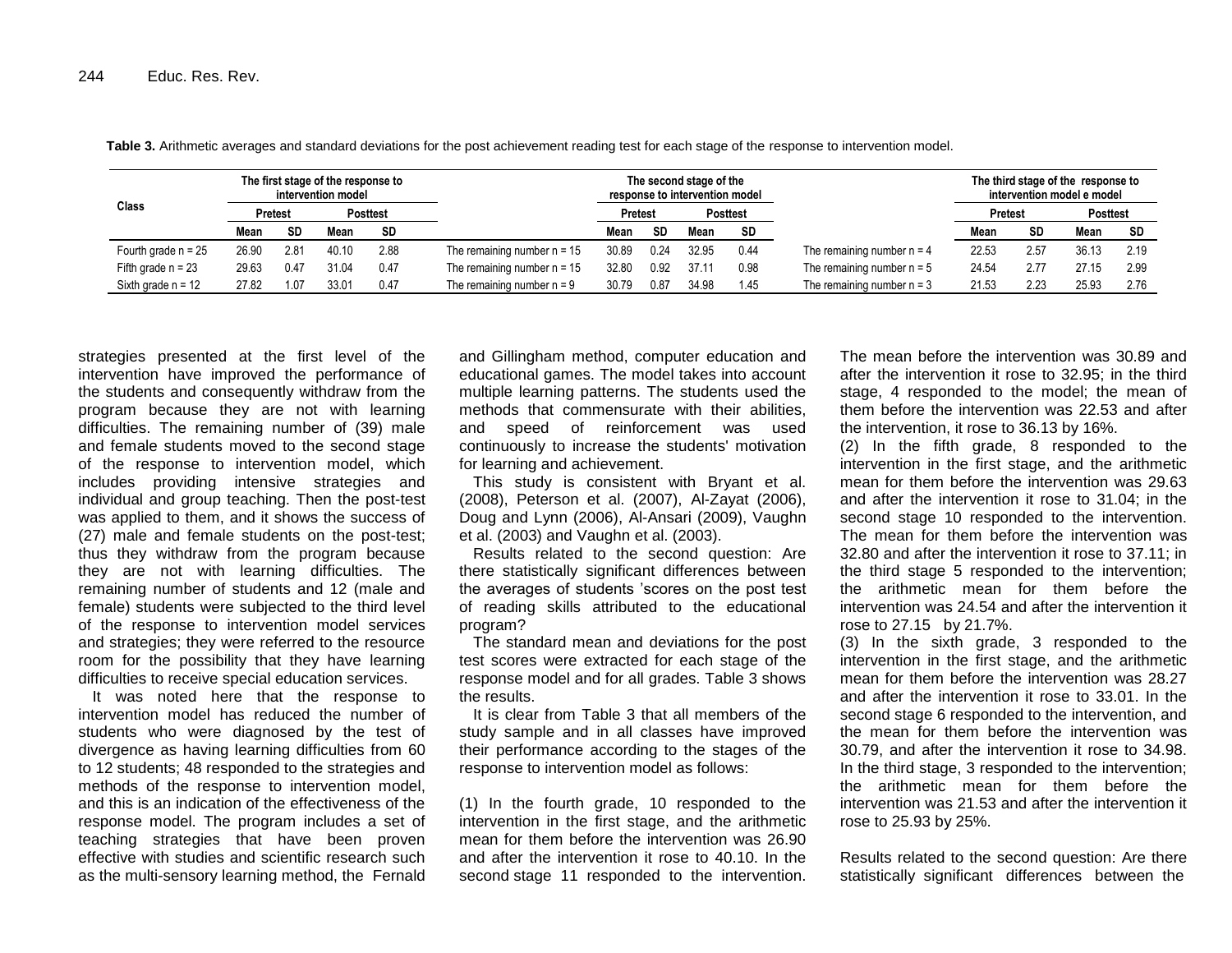| Class                 |         |      | The first stage of the response to<br>intervention model |      |                               |       |               | The second stage of the response to<br>intervention model |                 |                              |                | The third stage of the intervention<br>response model |                 |      |  |
|-----------------------|---------|------|----------------------------------------------------------|------|-------------------------------|-------|---------------|-----------------------------------------------------------|-----------------|------------------------------|----------------|-------------------------------------------------------|-----------------|------|--|
|                       | Pretest |      | <b>Posttest</b>                                          |      |                               |       | Pretest       |                                                           | <b>Posttest</b> |                              | <b>Pretest</b> |                                                       | <b>Posttest</b> |      |  |
|                       | Mean    | SD   | Mean                                                     | SD   |                               | Mean  | SD            | Mean                                                      | <b>SD</b>       |                              | Mean           | <b>SD</b>                                             | Mean            | SD   |  |
| Fourth grade $n = 25$ | 21.43   | 2.01 | 26.03                                                    | 2.79 | The remaining number $n = 15$ | 28.53 | 0.47          | 30.94                                                     | 0.50            | The remaining number $n = 4$ | 22.43          | 0.62                                                  | 27.31           | 0.59 |  |
| Fifth grade $n = 23$  | 33.73   | 0.51 | 35.57                                                    | 0.62 | The remaining number $n = 15$ | 33.60 | l.82          | 36.59                                                     | 1.84            | The remaining number $n = 5$ | 25.18          | 3.10                                                  | 30.47           | 2.23 |  |
| Sixth grade $n = 12$  | 20.24   | 0.50 | 25.57                                                    | 0.48 | The remaining number $n = 9$  | 31.67 | $0.5^{\circ}$ | 34.23                                                     | 0.48            | The remaining number $n = 3$ | 27.30          | 1.76                                                  | 30.07           | 2.40 |  |

**Table 4.** Arithmetic averages and standard deviations for the post achievement test in writing for each stage of the response to intervention model.

averages of students 'scores on the post test of writing skills attributed to the educational program?

The standard mean and deviations for the post test scores were extracted for each stage of the response model and for all grades. Table 4 shows the results.

It is clear from Table 4 that all members of the study sample and in all classes have improved their performance according to the stages of the response to intervention model, as follows:

(1) In the fourth grade, 10 responded to the intervention in the first stage, and the arithmetic mean for them before the intervention was 21.43 and after the intervention it rose to 26.03, in the second stage 11 responded to the intervention. The mean for them before the intervention was 328.5 and after the intervention it rose to 30.94; in the third stage 4 responded to the intervention, and the arithmetic mean for them before the intervention was 22.43 and after the intervention it rose to 27.31.

(2) In the sixth grade, 3 responded to the intervention in the first stage, and the arithmetic mean for them before the intervention was 20.24 and after the intervention it rose to 25.57; in the second stage 6 responded to the intervention. The mean for them before the intervention was 31.67 and after the intervention it rose to 34.23; in the third stage, 3 responded to the intervention, and

the arithmetic mean for them before the intervention was 27.30 and after the intervention it rose to 30.07.

(3) We can say that the response to intervention model is effective in detecting and identifying students with learning difficulties as well as effective in improving and treating academic weakness of the students. The researcher attributes this result to the fact that the response to intervention model is based on three therapeutic stages that depend on the continuous measurement of the level of students' progress and the provision of educational strategies and teaching methods. Scientific research and multiple studies have proven its efficiency and effectiveness; it commensurate with the students' abilities and educational needs within a comfortable educational environment, that is free from threat and psychological pressure. The use of reinforcement daily and the provision of enrichment activities and household duties that involve parents in the follow-up program had a significant role in the progress of the students and increased their motivation for the program. The results of the current study are consistent with all previous studies.

The study attempts to reconsider the issue of diagnosing students with learning disabilities in terms of components, procedures and drivers used; it adopts the response to intervention model as a strategic and proven method that is effective in diagnosing and evaluating people with learning disabilities.

#### **Recommendatıons**

In light of the results of the study, the researcher recommends the following:

(1) Changing the routine evaluation pattern currently used in schools to detect students with learning difficulties and rely on the methods and strategies of the response to intervention model.

(2) That special education programs for people with learning disabilities be modified so that their teaching methods are based on the response to intervention model within its different stages, and the strategies should be generalized to all schools.

(3) Doing a re-study on large samples that include other types of learning difficulties, and comparing the effectiveness of the program with each of these types; and also studying the effect of the program on other dependent variables among these students.

## **CONFLICT OF INTERESTS**

The author has not declared any conflict of interests.